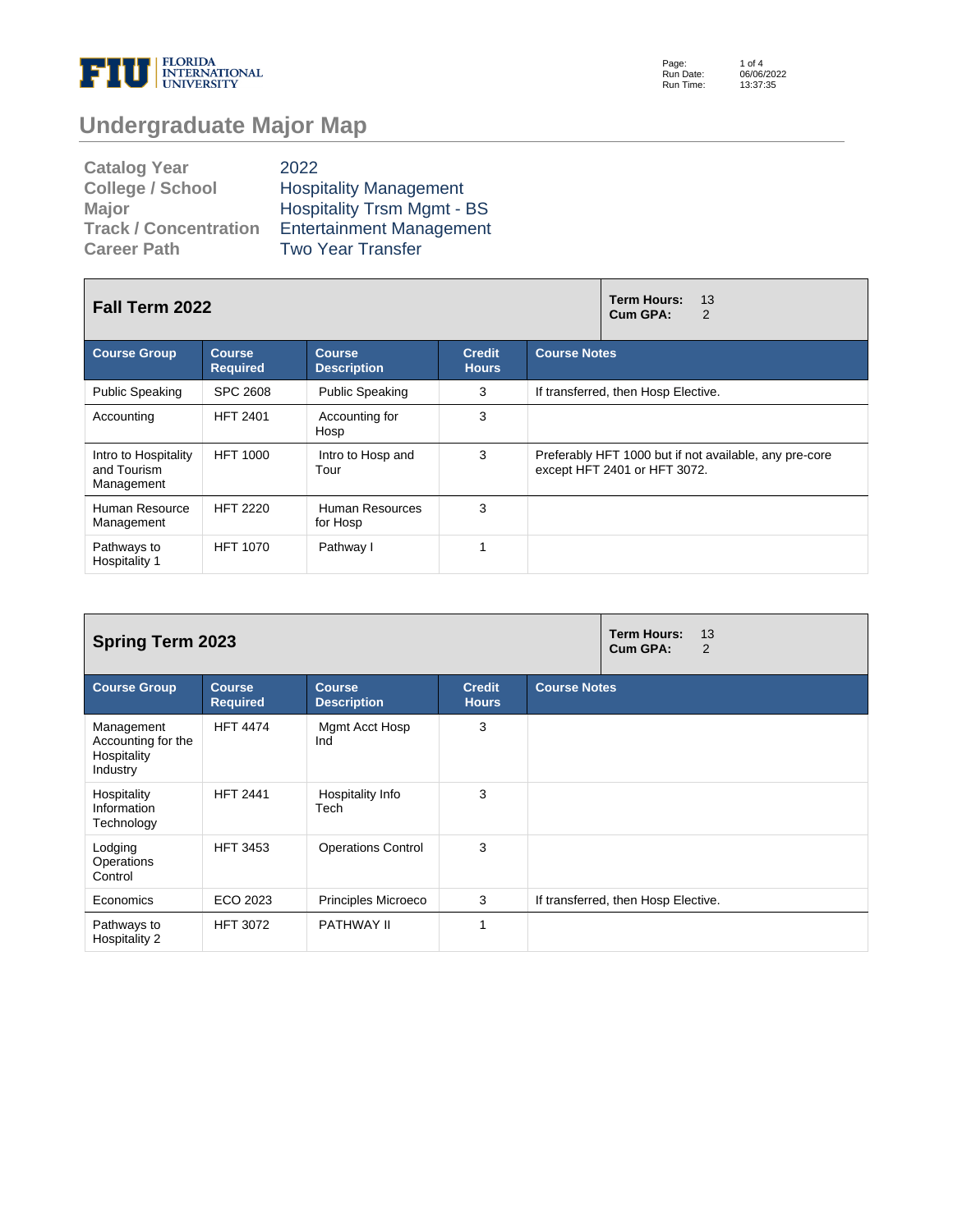

# **Undergraduate Major Map**

| <b>Summer Term 2023</b><br>Use this semester to catch up on coursework if necessary. |                           |                              |                               | <b>Term Hours:</b><br>- 6<br>Cum GPA:<br>2 |                                          |  |
|--------------------------------------------------------------------------------------|---------------------------|------------------------------|-------------------------------|--------------------------------------------|------------------------------------------|--|
| <b>Course Group</b>                                                                  | Course<br><b>Required</b> | Course<br><b>Description</b> | <b>Credit</b><br><b>Hours</b> | <b>Course Notes</b>                        |                                          |  |
| Hospitality<br>Leadership<br><b>Required Courses</b>                                 | <b>HFT 4247</b>           | D&I in the Hosp.<br>Industry | 3                             |                                            |                                          |  |
| Intro to<br>Entertainment<br>Management                                              |                           |                              | 3                             |                                            | Please select one: HFT 4376 or HFT 3754. |  |

| Fall Term 2023                                                |                            |                                     |                               | <b>Term Hours:</b><br>12<br>Cum GPA:<br>2 |                                                        |  |
|---------------------------------------------------------------|----------------------------|-------------------------------------|-------------------------------|-------------------------------------------|--------------------------------------------------------|--|
| <b>Course Group</b>                                           | Course.<br><b>Required</b> | <b>Course</b><br><b>Description</b> | <b>Credit</b><br><b>Hours</b> | <b>Course Notes</b>                       |                                                        |  |
| <b>Financial Analysis</b><br>in the Hospitality<br>Industry   |                            |                                     | 3                             |                                           |                                                        |  |
| Entertainment<br>Management<br>Core                           | <b>HFT 3370</b>            | Entertainment<br>Transaction        | 3                             |                                           |                                                        |  |
| <b>HOSPITALITY</b><br><b>MANAGEMENT</b><br><b>COMMON CORE</b> |                            |                                     | 3                             | <b>HFT 4545.</b>                          | Please select one: HFT 4295 or HFT 3006 or HFT 3073 or |  |
| <b>HOSPITALITY</b><br><b>MANAGEMENT</b><br><b>COMMON CORE</b> |                            |                                     | 3                             |                                           | Please select one: HFT 3453 or FSS 4234C.              |  |

| <b>Spring Term 2024</b>                                       |                                  |                                     |                               | Term Hours:<br>12<br>Cum GPA:<br>2 |                                          |
|---------------------------------------------------------------|----------------------------------|-------------------------------------|-------------------------------|------------------------------------|------------------------------------------|
| <b>Course Group</b>                                           | <b>Course</b><br><b>Required</b> | <b>Course</b><br><b>Description</b> | <b>Credit</b><br><b>Hours</b> | <b>Course Notes</b>                |                                          |
| <b>HOSPITALITY</b><br><b>MANAGEMENT</b><br><b>COMMON CORE</b> |                                  |                                     | 3                             |                                    | Please select one: HFT 3503 or HFT 4509. |
| Hospitality<br>Analytics and<br>Revenue<br>Management         | <b>HFT 4413</b>                  | Hosp Analytics &<br>Rev Mgt         | 3                             |                                    |                                          |
| Entertainment<br>Management<br>Core                           | <b>HFT 3392</b>                  | Entertainment at<br>Venues          | 3                             |                                    |                                          |
| Entertainment<br>Management<br>Core                           | <b>HFT 3393</b>                  | <b>Entertainment Tour</b><br>Mgt.   | 3                             |                                    |                                          |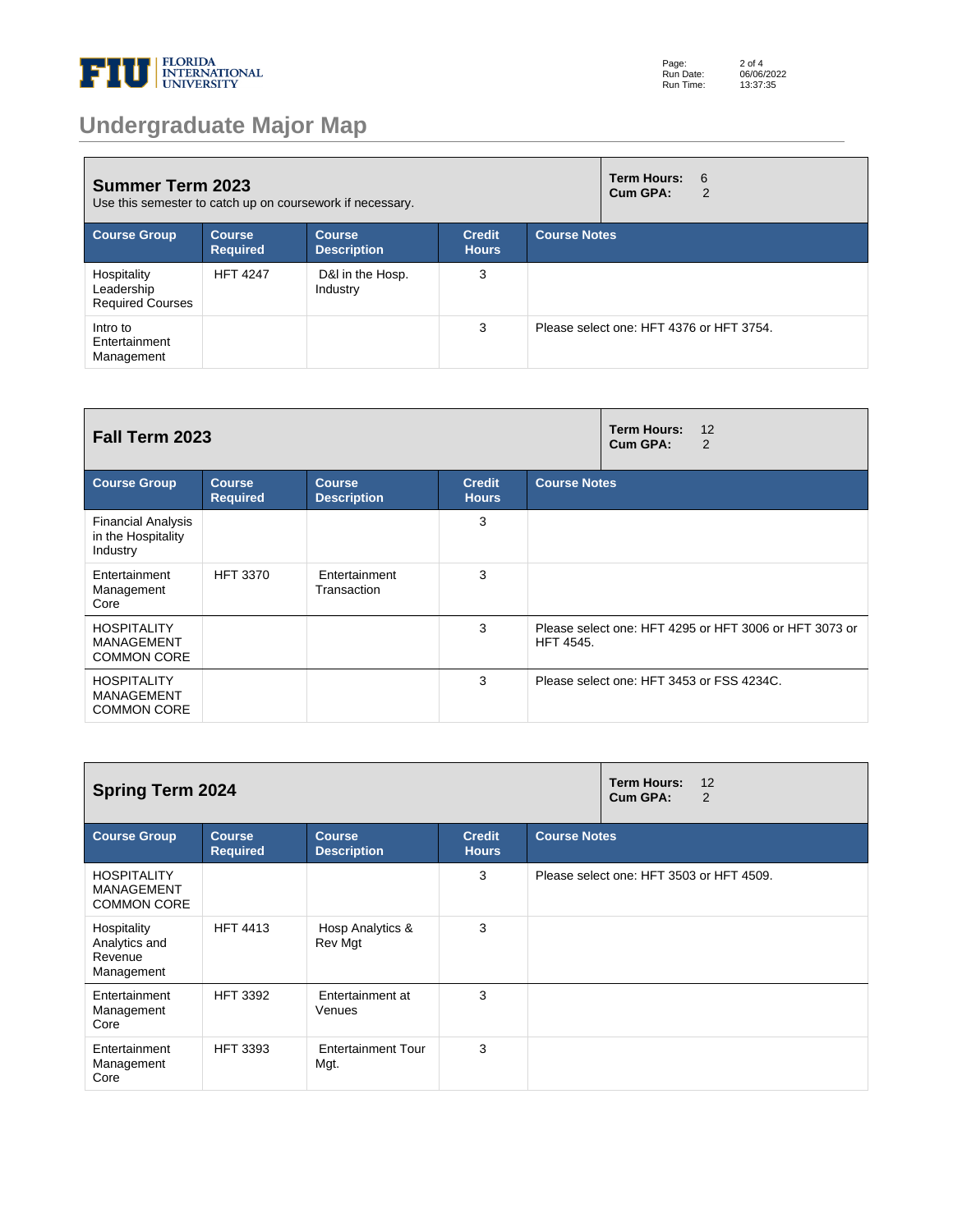

### **Undergraduate Major Map**

| <b>Summer Term 2024</b><br>Use this Semester to catch up on coursework if necessary.<br><b>Hospitality Industry Experience</b> |                                  |                                     |                               | Term Hours: 4       |  |
|--------------------------------------------------------------------------------------------------------------------------------|----------------------------------|-------------------------------------|-------------------------------|---------------------|--|
| <b>Course Group</b>                                                                                                            | <b>Course</b><br><b>Required</b> | <b>Course</b><br><b>Description</b> | <b>Credit</b><br><b>Hours</b> | <b>Course Notes</b> |  |
| Advanced<br>Internship                                                                                                         | <b>HFT 4945</b>                  | Adv Intern Hsptly                   | 4                             |                     |  |
| <b>HOSPITALITY</b><br>MANAGEMENT<br><b>COMMON CORE</b>                                                                         |                                  |                                     | 3                             | <b>HFT 4296</b>     |  |

#### **General Requirements**

\*Critical Indicator is the minimum grade indicated in specific courses to demonstrate proficiency and progress in major. Earning less than the minimum grade is a trigger for a conversation with advisor.\*

Transfer students are assumed to have completed an Associates of Arts Degree from a Florida Public Institution or completed 60 credits and the University Core Curriculum Requirements. 

In addition, the following courses are required of incoming transfer students: 

Global Learning Requirement for Transfers: Transfers entering FIU Fall 2011 or later are required to take two Global Learning courses. 

Those who meet University Core Curriculum Requirements prior to entering FIU 

-Two Global Learning Discipline Specific Courses (One of the two may be a Global Learning Foundation Course chosen in consultation with your advisor) 

Those who do not meet University Core Curriculum Requirements prior to entering FIU -One Global Learning Foundation Course (from the University Core Curriculum) -One Global Learning Discipline Specific Course 

Transfer courses may not be used to meet the FIU Global Learning Requirement. For a list of Global learning courses: http://goglobal.fiu.edu 

School of Hospitality and Tourism Management Selected Major Requirements: 

Industry Experience Requirement: 1300 hours - A total of 1300 documented hours of hospitality/ tourism related practical training work experience is required. This includes 300 hours in HFT 4945 Advanced Internship. A minimum of 800 hours must be completed while enrolled in the degree program at FIU. The Advanced Internship must be track-related and approved by an advisor. Work experience documentation is required. Students with extensive industry management experience may apply for a waiver of the 1000 hour work experience and Advanced Internship. 

Hospitality Management offers 6 majors and the option of a general Hospitality major. If one of the 6 majors is chosen, 4 specific major courses are required and 2 major related electives. If the general hospitality option is chosen, the electives may be chosen from any of the courses offered in our program. Students who do not take any of the 6 lower division prerequisites prior to transferring into FIU with 60 credits, will need to take 6 additional credits of major electives if a major is selected.